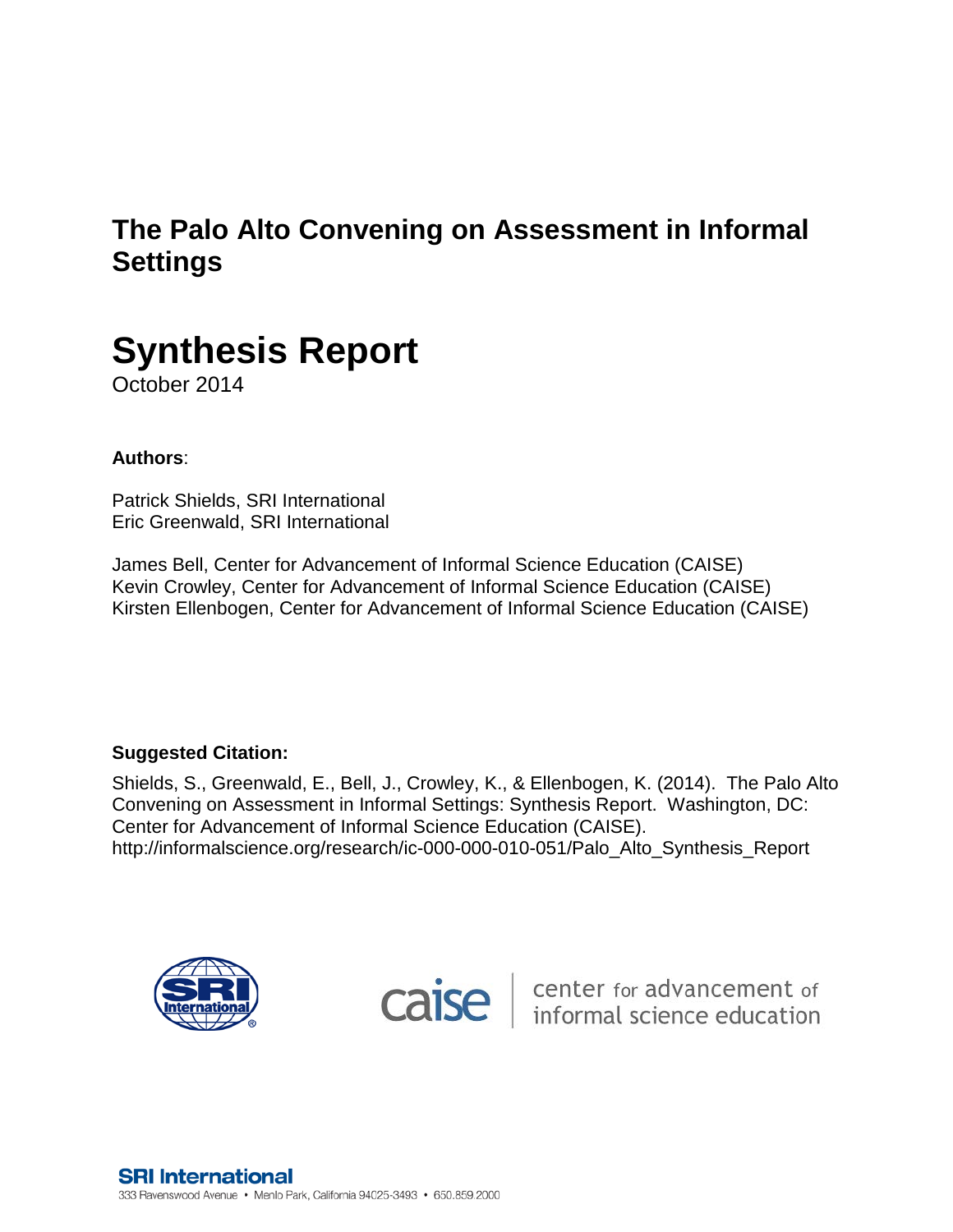# **Participants**

#### **Organizers**

#### **Facilitators**

- Kirstin Ellenbogen, CAISE
- Patrick M. Shields, SRI International

## **CAISE**

- James Bell, CAISE
- Kevin Crowley, CAISE

## **SRI International**

• Eric Greenwald, SRI International

## **Critical Friends**

- Sue Allen, Independent Consultant
- Leslie Goodyear, Education Development Center (EDC)
- Ellen McCallie, National Science Foundation (NSF)
- Vera Michalchik, SRI International
- Martin Storksdieck, National Research Council

#### **Practitioners**

- Linda Kekelis, Techbridge
- Lynn Schmitt-McQuitty, 4-H

#### **Funders**

- Ann Bowers and Ron Ottinger, Noyce Foundation
- Janet Coffey, Gordon and Betty Moore Foundation
- Carol Tang, S.D. Bechtel, Jr., Foundation

## **Represented Projects**

#### **Developing Citizen Scientists**

• Brigid Barron, Stanford University

#### **DEVISE**

- Amy Grack Nelson, Science Museum of Minnesota
- Norman Porticella, Cornell University
- Tina Phillips, Cornell University

## **FOCIS**

- Xiaoquing Kong, University of Virginia
- Ji Hoon Ryoo, University of Virginia
- Robert Tai, University of Virginia

## **PEAR**

- Gil Noam, Harvard University
- Larry Suter, Independent Consultant

#### **Science Learning Activation Lab**

- Mac Cannady, Lawrence Hall of Science, University of California at Berkeley
- Rena Dorph, Lawrence Hall of Science, University of California at Berkeley
- Chris Schunn, University of Pittsburgh

## **SYNERGIES**

- Lynn Dierking, Oregon State University
- John Falk, Oregon State University
- Nancy Staus, Oregon State University

*Note: The many contributions by the convening participants to the content of this document were compiled by Patrick Shields, Eric Greenwald, James Bell, Kevin Crowley, and Kirsten Ellenbogen.*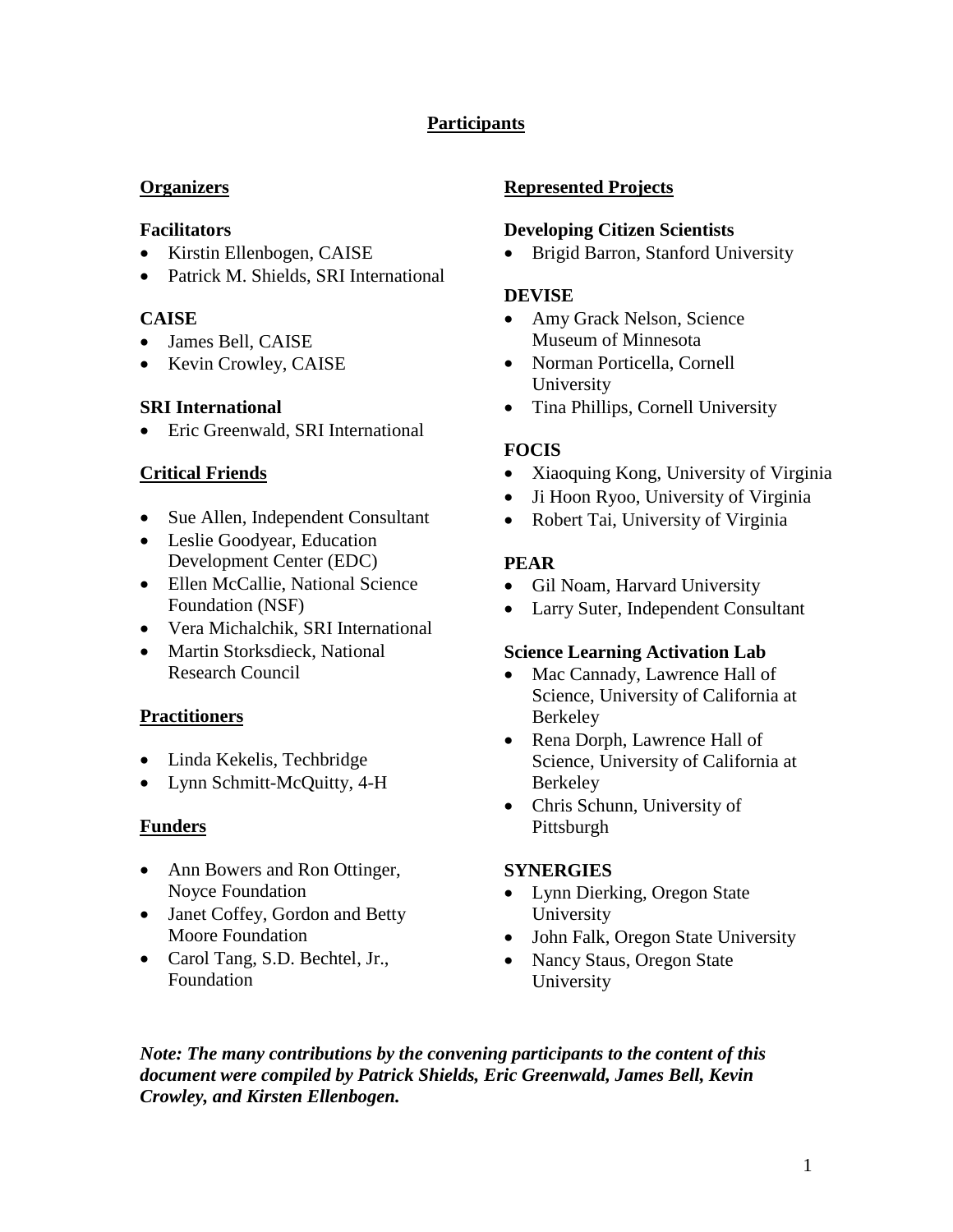#### **The Palo Alto Convening on Assessment in Informal Science Settings**

In December 2013, a group of leaders of six informal science education (ISE) assessment projects met in Palo Alto, CA for a 2-day exploration of the state of the art of measuring the impact of informal STEM education experiences. The goals for the meeting were to explore in depth the technical and practical details of the assessments, share and critique findings, and review plans for ongoing work to validate and refine measures.

The need for the meeting evolved from discussions at two larger gatherings on evaluation and assessment in informal science education. One was a previous convening that the Center for Advancement of Informal Science Education (CAISE) hosted on building capacity in evaluation for the field of ISE. Prior to that meeting a gathering was convened by the National Research Council and the Program in Education Afterschool and Resiliency (PEAR) at Harvard to discuss assessment procedures in informal science.

In the CAISE convening leading evaluators, researchers, practitioners, funders and policy stakeholders identified the issues of greatest concern to the community: common measures and aggregation of findings; access to and coordination of resources; professional development; and, advocacy for the value of evaluation. Common measures emerged as the most urgent of the topics as a group of projects in attendance realized that (1) they were working on an overlapping set of constructs and (2) the tools and measures they were developing, as well as related products, would benefit from some collective examination and comparison.

# The NRC-Harvard convening resulted in a paper authored by PEAR entitled *Game Changers and the Assessment Predicament in Afterschool Science*  [\(http://informalscience.org/images/research/Noam\\_Shah\\_Science\\_Assessment\\_Report.pd](http://informalscience.org/images/research/Noam_Shah_Science_Assessment_Report.pdf)

[f\)](http://informalscience.org/images/research/Noam_Shah_Science_Assessment_Report.pdf). The paper identified these trends:

- After school and summer programming has become essential and pervasive.
- Schools and school science are in the midst of a change towards new standards and curriculum that reflect many of the core beliefs of ISE.
- There is momentum towards collaboration in the ISE field, as opposed to competitive researchers each developing their own version of instruments.
- There is an increasing demand for data—funders and others are looking for documented outcomes.

An additional finding of this meeting was that common instrumentation could be very useful for the advancement of the field. The opportunity to have large samples that cut across different settings and contexts to demonstrate differential outcomes linked to program quality was compelling and a model existed in the Common Instrument measuring interest in science.

Concomitantly, a group of funders who have been investing in assessment of informal STEM learning—the Gordon and Betty Moore Foundation, the Noyce Foundation, and the S.D. Bechtel Foundation (which had funded the NRC-Harvard convening)—were interested in the continuation of the common measures agenda. Building on momentum from the two earlier convenings, the Palo Alto Meeting on Assessment in Informal Science Settings responded to the need to establish an empirical basis for what works, for whom, and under what conditions in informal science learning environments.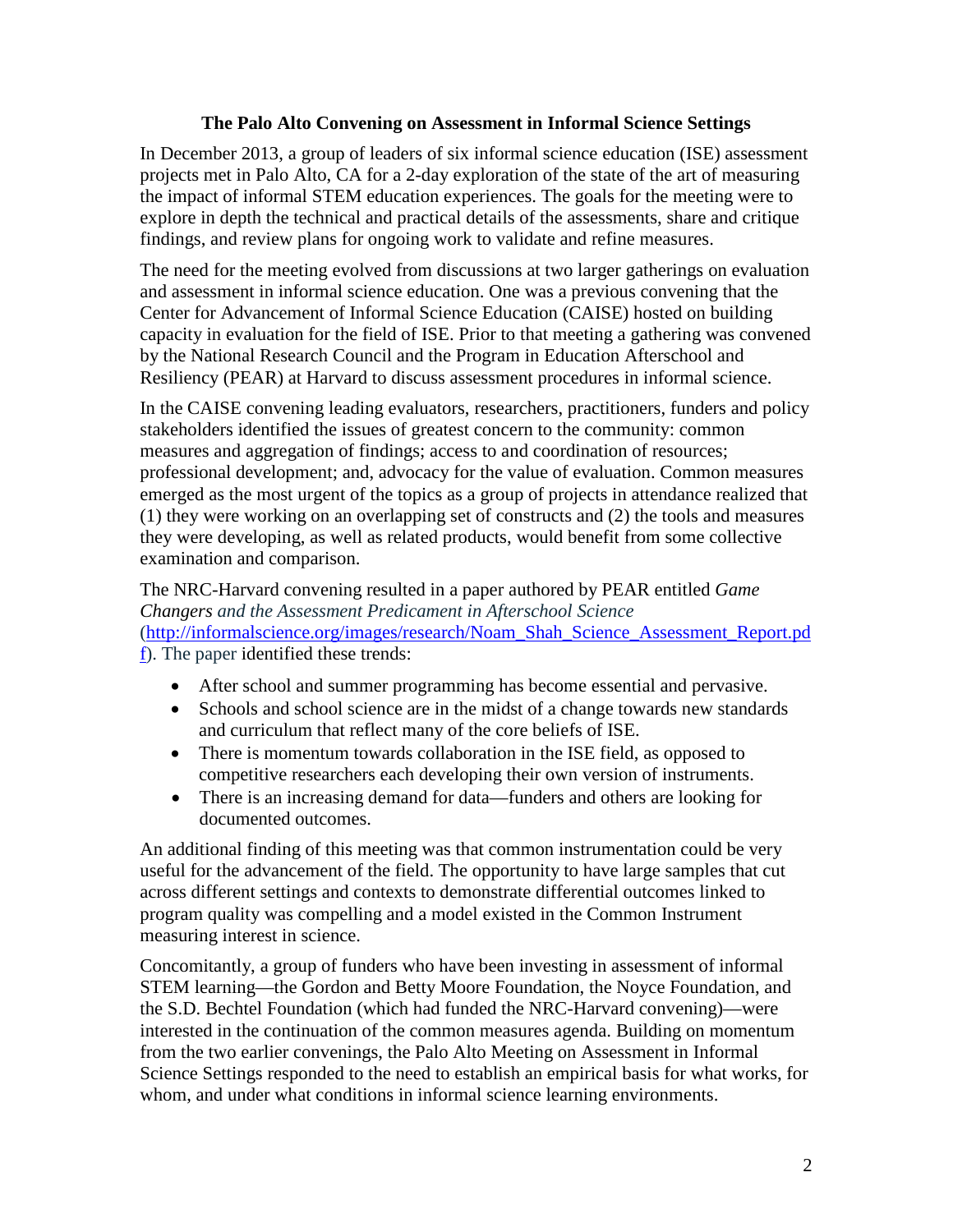In general there was a collective sense by all involved in the Palo Alto event that this was a timely convening and that there is a clear need for the field to be proactive in strengthening the empirical basis of claims about learning in informal settings. The need is based in the broader goal of the ISE evaluation and assessment community to build a systematic evidence base for science in out of school time. The convening also aimed to transcend the proprietary nature of assessment and evaluation, which in the past has been a challenge for the ISE field.

It was also recognized that the field has important resources where evaluators, researchers and practitioners can receive information about assessments. One such website is InformalScience.org, which has many evaluation reports available that provide good examples of what instruments are presently being used. PEAR, with funding from the Noyce Foundation, created Assessment Tools for Informal Science (ATIS) (pearweb.org/atis), a searchable website with over 60 tools for use in STEM out-ofschool learning environments. These websites help define gaps in assessment relevant to the discussion at the Palo Alto convening.

This short document summarizes the convening. In the section that follows, we describe each of the six assessment projects. We then summarize the comments of practitioners attending the meeting. The third section reviews the responses of a critical friends group of researchers and funders. We then synthesize the findings and list a set of takeaways. Finally, we describe some post-convening activity.

#### **Participating Projects**

The six projects that participated in the Palo Alto meeting included the following.

*Program in Education Afterschool and Resiliency—Assessment Tools in Informal Science (PEAR-ATIS).* Director Gil Noam presented the "Common Instrument," a short survey designed to be used for assessment across many out-of-school educational programs. The goal of the Common Instrument project, which involves close collaboration of researchers and practitioners, was to create an assessment that would be immediately useful to the afterschool STEM world. The instrument was designed to be brief and easy to administer, so that programs would be able to use it while implementing their programming. It was also designed to be a pre- and post-measure, in order for program leaders to track the progress of individual students as well as to identify programs' strengths and weaknesses. Naturally, the project also sought to ensure the reliability and validity of the instrument.

The instrument currently contains 10 self-report questions focusing on interest, and engagement of child and adolescent participants in afterschool and summer STEM learning programs. There is a science, engineering and technology version; a math version is in development. The Common Instrument has been administered in programs across 18 different states, with more than 16,000 respondents. Noam briefly overviewed findings (currently under peer review for publication), including the relationship between science interest and program quality. The PEAR team at Harvard is currently working on studies that investigate associations between scores on the instrument and measures of socio-emotional and  $21<sup>st</sup>$  century skills, program content and quality and demographic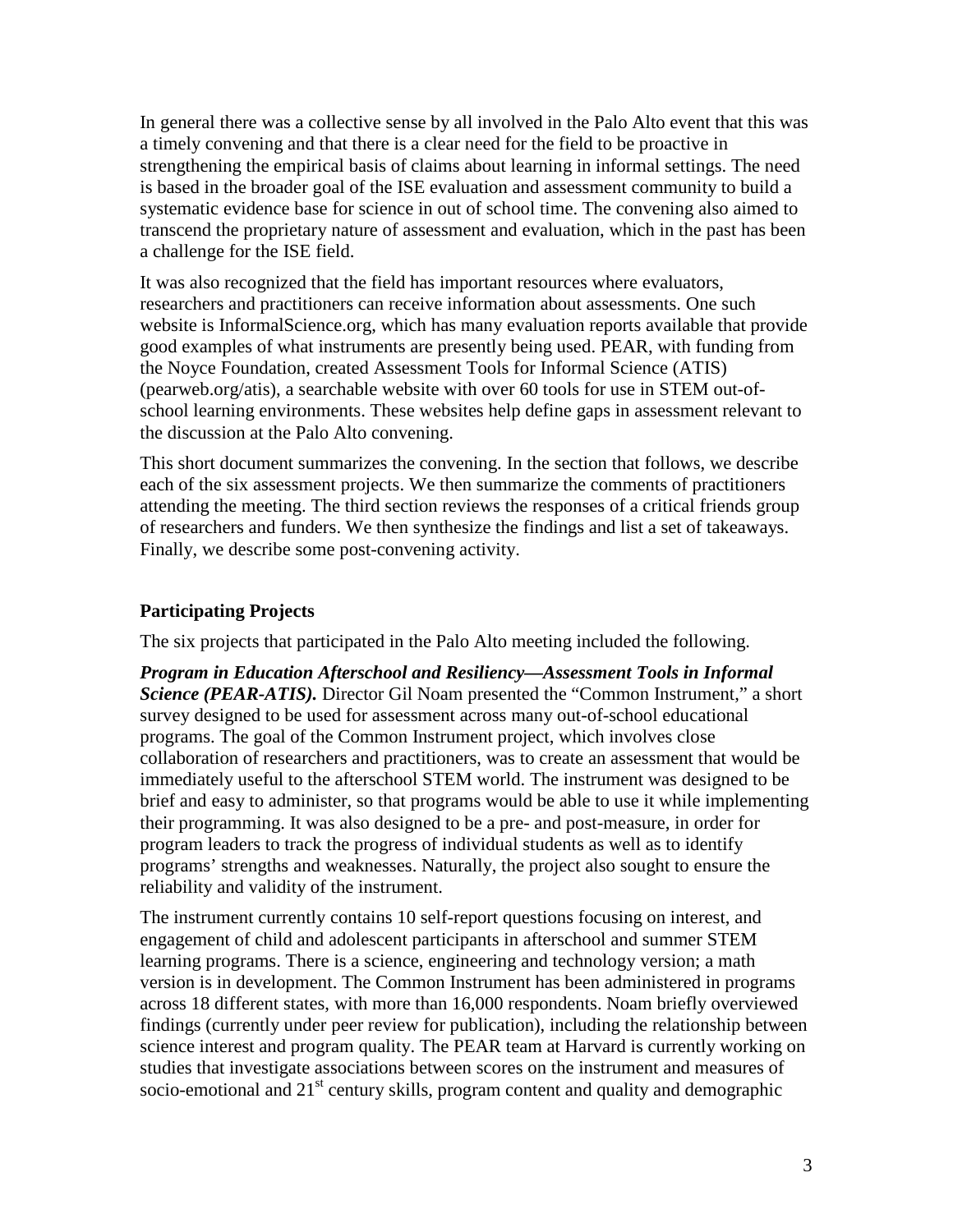dimensions (e.g., age, gender, ethnicity, location of program). PEAR has also developed with a program quality observation tool, the Dimensions of Success (DoS), which is used widely and can be combined with the Common Instrument and other outcomes measures.

One of the lessons from the PEAR work is the willingness of program staff to collect data when the instrument is short, to the point and generates important information for them and their funders. Programs generally are also willing to let their data be aggregated so that it is possible to make statements about the field as a whole. The Harvard team has also found that when practitioners have access to assessments they begin using them in ways tailored to their needs. This sometimes pushes the work forward in unexpected ways, like adapting an assessment designed for older children for use with younger children. This collaboration between practitioners and researchers is extremely productive and led to the creation of the Common Instrument in the first place.

## *Developing Citizen Scientists through Face-to-Face and Networked Learning*

*Opportunities***.** PI Brigid Barron introduced work focused on interest as a catalyst for development. One goal is to identify the "sustaining moves that keep one in the game of learning," i.e., important next steps that grow from educational experiences. Hence the project is studying the opportunities that are provided socially around a learner that enable them to extend and deepen their interest. The project has been tracking interest via case studies to identify multiple opportunities for interest and expertise to develop. A key research question is: What makes someone go from interest to opportunity to engagement?

The project takes an ecological framework approach, with an explicit interest in how one can design ways to intervene across multiple settings over longer scales of time. Funded by the Cyberlearning Program at NSF, the activities take place in the context of a program in Maine called Vital Signs, a citizen science project that monitors invasive species. The program leverages a statewide laptop program, an inquiry-based curriculum, a professional development infrastructure and a focus on network learning.

The project is addressing how to conceptualize and measure participants' interest in the program. Four schools with students varying in SES have been assessed. Items for some of the constructs measured were borrowed from the Activation Lab (see below); others came from other assessments. Findings include:

- Interest in science was not strongly correlated with SES.
- Interest in science did not predict which resources students would use to do school science, but interest was associated with the frequency and range of resources that students would use when they did science for fun.
- The parents of high interest students were teaching about science at home; they were also more likely to be learning about science from their children and were more likely to encourage their children to learn science.
- Interested students were more likely to be noticed as interested by their teachers and more likely to talk to their friends about science.
- Interested students were more likely to report using what they learned in the Vital Signs program outside of the program context (e.g. interested kids were more likely to say that they subsequently looked at plants differently, or noticed species that they had not noticed before).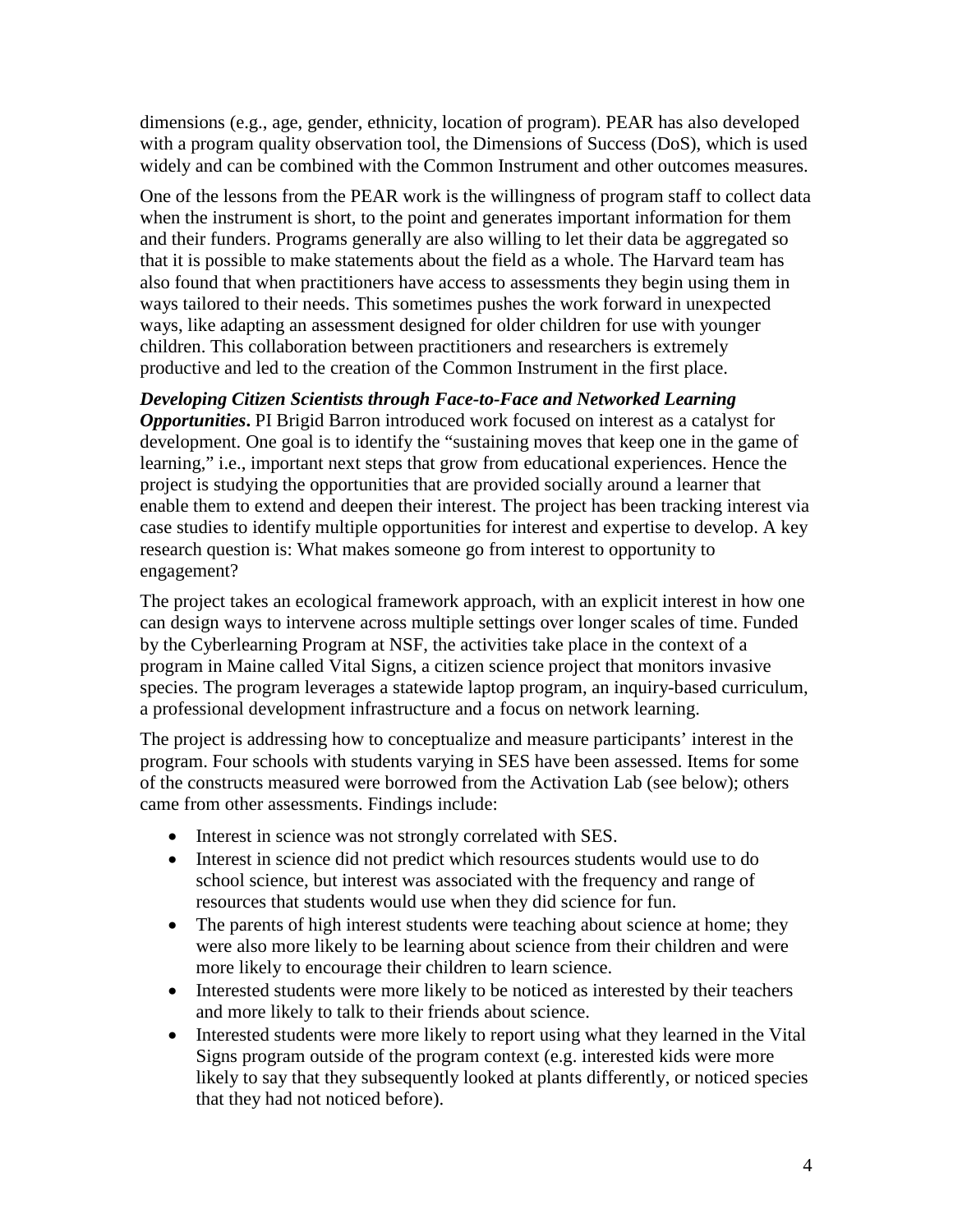• There were also some differences in what students in the program projected that they would choose to do in the summer, especially around categories closely linked to Vital Signs' program content.

Barron is interested in exploring the implications of the work for designing more powerful program contexts, particularly around "sustaining moves"—interventions that can provide next steps for students who have been identified as interested and engaged. Baron also is interested in exploring the idea of developing indices of sustaining moves to use as a tool for formative and summative assessment.

## *Developing, Validating, and Implementing Situated Evaluation Instruments*

*(DEVISE).* Evaluation Manager Tina Phillips presented this work designed to develop and promote capacity building for evaluation of citizen science projects through the use of common instruments. The growing field of citizen science projects that were finding it challenging to define and document the learning experiences of their audiences identified the need.

The project began with a literature review that revealed that most existing informal science education assessment work was not appropriate for citizen science projects without modification. DEVISE developed and tested their own instruments for individual outcomes: interest, efficacy, motivation, knowledge of the nature of science, skills of science inquiry, and behavior and stewardship. They have developed different scales for these constructs, which they are in the process of validating.

Much of the validation work has been conducted with a population of bird watchers that the Cornell Lab of Ornithology has ready access to. So far, they have surveyed about 10,000 people on-line as part of the scale-development process. The respondents include school students, but primarily adults who pursue bird watching as a hobby.

Phillips highlighted the self-efficacy construct, made up of eight items. Four of the items are focused on learning and understanding; the other four are focused on the actual doing of scientific or environmental activities. They are currently testing whether this scale can be customized to different topics.

Some of DEVISE's findings so far include:

- Program participants have a variety of connotations for science; some do not identify their interest (bird-watching) as science. Adults tend to define science more broadly, while children tended to report that science is something they do in school.
- Measurement skills are what citizen science projects would most like to see assessed, and these may best be measured through embedded assessments.
- The assessments are currently being developed for pre/post and retrospective use. DEVISE hopes there will be opportunities to customize some of the scales for a variety of content and audiences.

*SYNERGIES: Understanding and Connecting STEM Learning in the Community* is a 5-year longitudinal study that is supporting a community-wide redesign of a (STEM) learning ecosystem in a diverse, under-resourced community in northeast Portland, Oregon. The goal is to address declining interest in science during early adolescence. Project Coordinator Nancy Staus from Oregon State University described the project's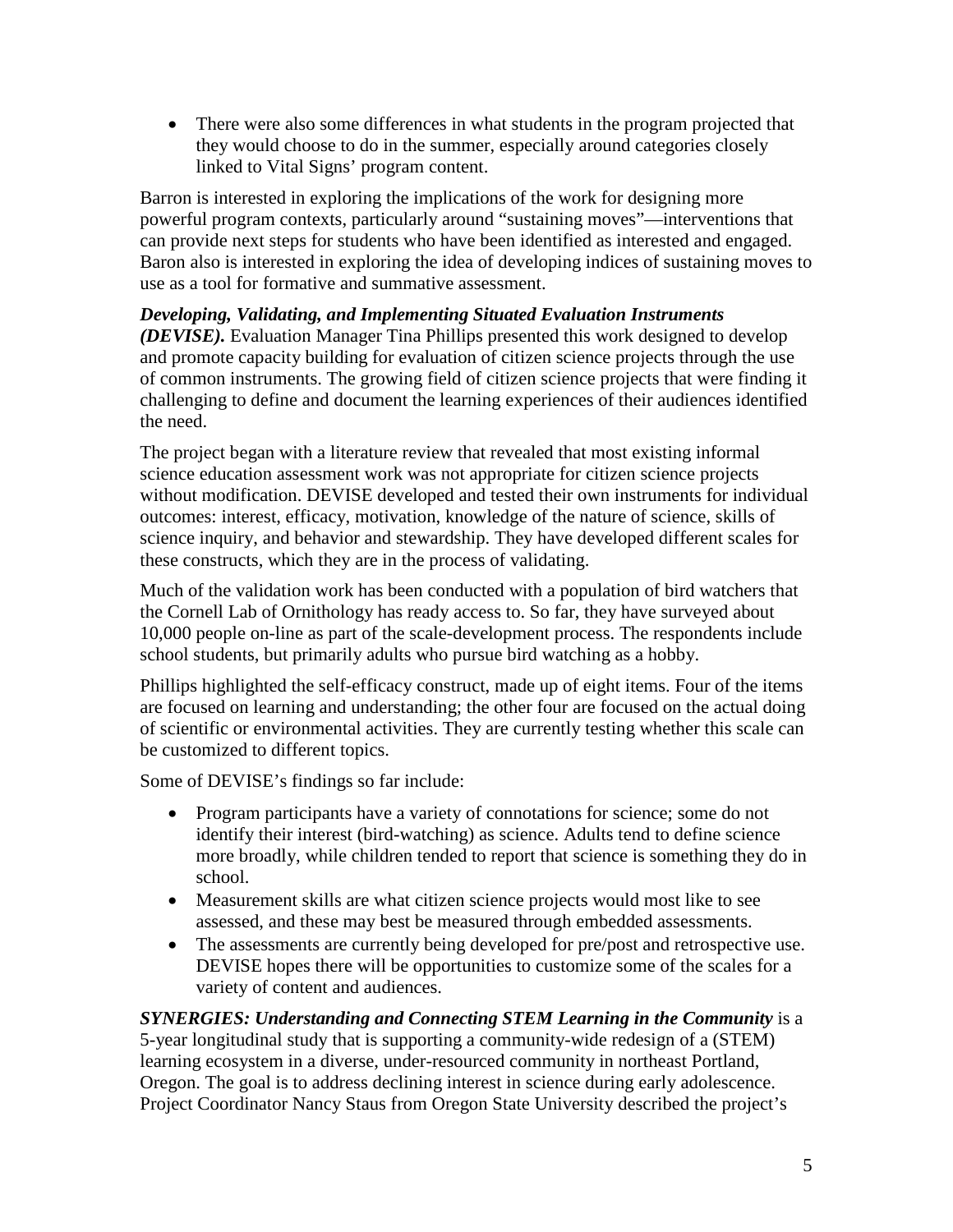instrument development process. Community education leaders (broadly defined to include informal and formal educators, parents, youth leaders, and anyone involved in facilitating STEM learning interventions) as well as a team of high school-aged youth researchers were actively involved in both developing and reviewing items. The result is a 10-page instrument to longitudinally track youth interest, participation in STEM-related activities in and outside of school, who encourages participants to do activities, selfefficacy in STEM, and participants' future STEM-related aspirations.

At its inception, the Synergies project identified the need to deconstruct and parse what was meant by STEM interest. Based upon factor analyses of responses to a range of questions related to youth interests, the project was able to discern four content domain categories: earth and space science, human biology, technology/engineering and mathematics. Each participant in the study receives an index score in each of the four areas. From  $5<sup>th</sup>$  to  $6<sup>th</sup>$  grade, project researchers found an increase in interest in those indexed areas; but by  $7<sup>th</sup>$  grade interest had significantly declined across all four domains. However, youth still were interested in earth/space science, human biology, and technology/ engineering, although average math interest was neutral (neither liked nor disliked). In  $7<sup>th</sup>$  grade, girls were significantly more interested in human biology than boys, and boys were more interested in technology/engineering than girls. There were no gender differences for earth/space science or math interest. STEM interests did not differ based on ethnicity.

These general patterns mask some interesting underlying patterns of STEM interests, however. A cluster analysis revealed three distinct STEM interest patterns for  $7<sup>th</sup>$  graders: those who 'Like all STEM' (LS), 'Dislike math' (DM), or 'Dislike all STEM' (DS). Youth in LS and DM groups had similar interest in earth/space science, human biology, and technology/engineering but youth in the LS group also liked math, while those in the DM group did not. Furthermore, when  $6<sup>th</sup>$ -grade STEM interest scores were plotted, the only difference was a significant increase in technology/engineering interest for the LS group. In other words, for 79% of the  $7<sup>th</sup>$ -graders who also had been in the study in  $6<sup>th</sup>$ grade, STEM interest remained the same or *increased* over time. The decline in STEM interest observed from  $6<sup>th</sup>$  to  $7<sup>th</sup>$  grade for youth as a whole was driven by 25 youth in the DS group who reported a significant decrease in interest for all four STEM dimensions.

Synergies is also doing case studies with a subset of 15 students to understand more about interests and how those interests connect with activities in and out of school. For example, the team has found that most activities decrease from  $5<sup>th</sup>$  to  $6<sup>th</sup>$  grade and then fall precipitously by  $7<sup>th</sup>$  grade. Participants with the lowest STEM interest do significantly fewer out of school activities than do those whose interest has increased or remained stable.

These insights are helping guide intervention strategies geared to students' interest planned for the final year of the project. Adult mentors who share the passion for and have expertise in the participants' interests will lead the activities. The project will also coordinate peer-to-peer relationships, placing children with others of similar interests. Finally, as the name of the project implies, efforts will be made to build synergies community-wide, both those occurring in school as well as those occurring outside of school.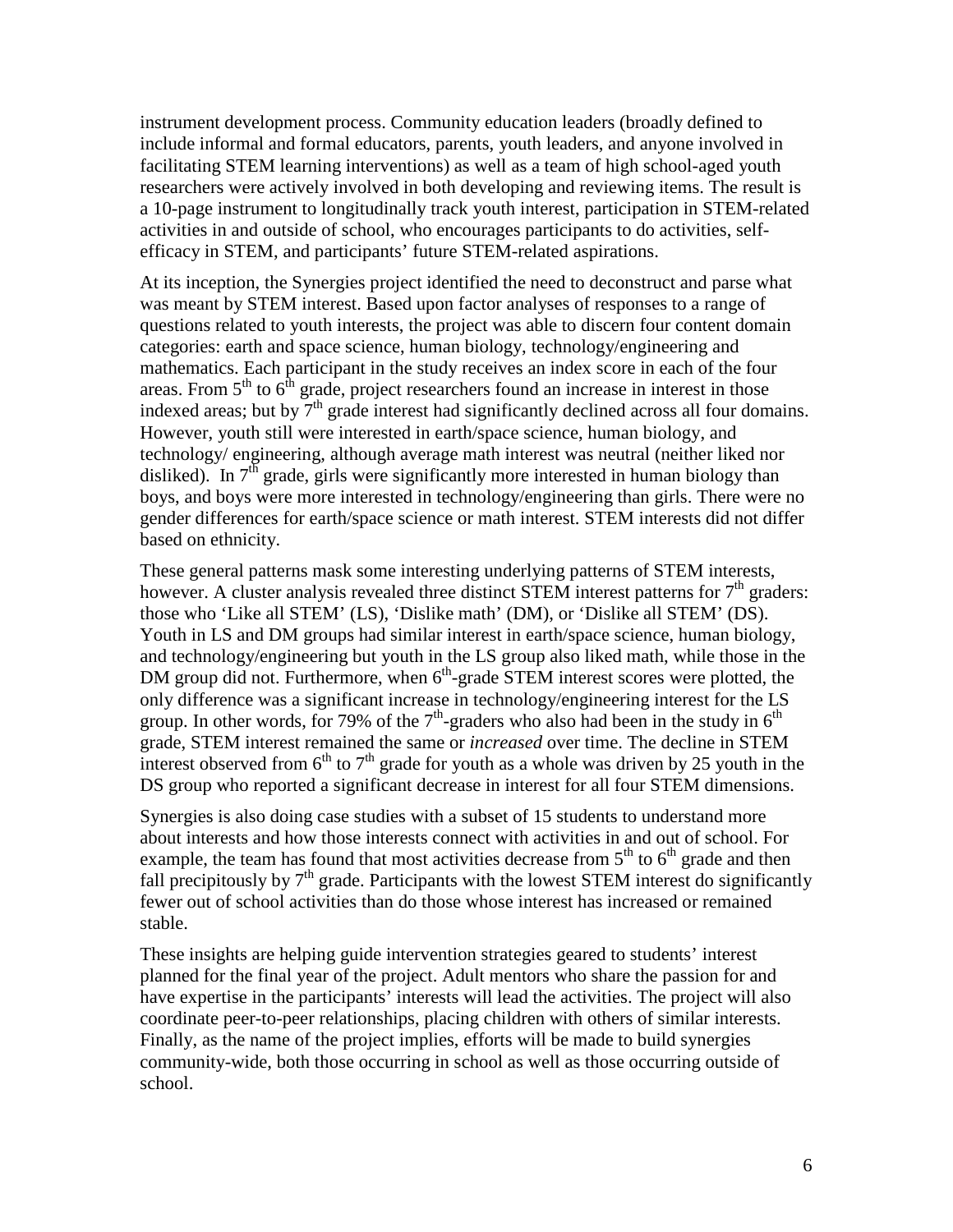**The Science Learning Activation Lab.** The Lab expands on recent advances in science education, cognitive psychology, social psychology, and educational psychology, by investigating a new construct called *science learning activation* and a conceptual framework of how it supports science learning. PI Chris Schunn summarized *science learning activation* as a composition of dispositions, practices, and knowledge that enables success in proximal science learning experiences. Lab researchers have identified four dimensions of science learning activation that are predictive *and* can be shaped by designed interventions: fascination with natural and physical phenomenon, valuing science, competency belief in science, and engaging in scientific sensemaking. By success they mean: 1) making choices towards science learning opportunities (often informal in nature); 2) positive cognitive, behavioral, and affective engagement during science learning opportunities; and 3) greater learning. Lab researchers hypothesize that successive iterations of proximal successes in science learning, often experienced in outof-school learning contexts, generate a feedback loop that propels youth on pathways towards consequential distal outcomes such as: persistent participation in STEM, pursuit of science degrees and careers, and scientific literacy.

In order to test the hypotheses embedded in the above framework the Lab has developed a set of measures that are psychometrically sound (in terms of reliability, validity, and fit), continually improving, and functioning well in the context of research efforts. Included among these instruments:

- *The Science Learning Activation Survey*: The assessment of *science learning activation* includes four scales, each of which demonstrate a high degree of internal reliability (Cronbach's  $\alpha$  >.7) —fascination ( $\alpha$ =.88), values ( $\alpha$  =.70), competency belief ( $\alpha$  =.84), and scientific sensemaking ( $\alpha$  =.75)—that parallel the dimensions of *science learning activation*. The assessment takes about 25 minutes to complete.
- *Background Survey:* This instrument enables researchers to collect data related to demographic variables and family resources. It also measures two factors related to prior science learning experiences: (1) prior participation in structured science activities and (2) prior participation in unstructured science activities. Each scale has an internal reliability of 0.80 or greater.
- The self-report *Engagement Survey* asks subjects about their level of affective, behavioral, and cognitive engagement in a particular science learning experience or lesson. It takes subjects about 5 minutes to complete and has an internal reliability of 0.87.

Other measures developed by the Lab that are available and relevant to this study include: choice preference survey, student engagement observation protocols, science learning experience observation protocol, and a learning environment inventory/survey. The Lab has continued to refine the surveys and protocols listed above and has completed multiple studies. So far, the dimensions of activation have been shown to be predictive of *choice preferences* (choosing to participate, attend, and engage in the next opportunity for science learning), *engagement* (including emotional, behavioral, and cognitive components), and *learning* (the student has achieved the learning goals for that particular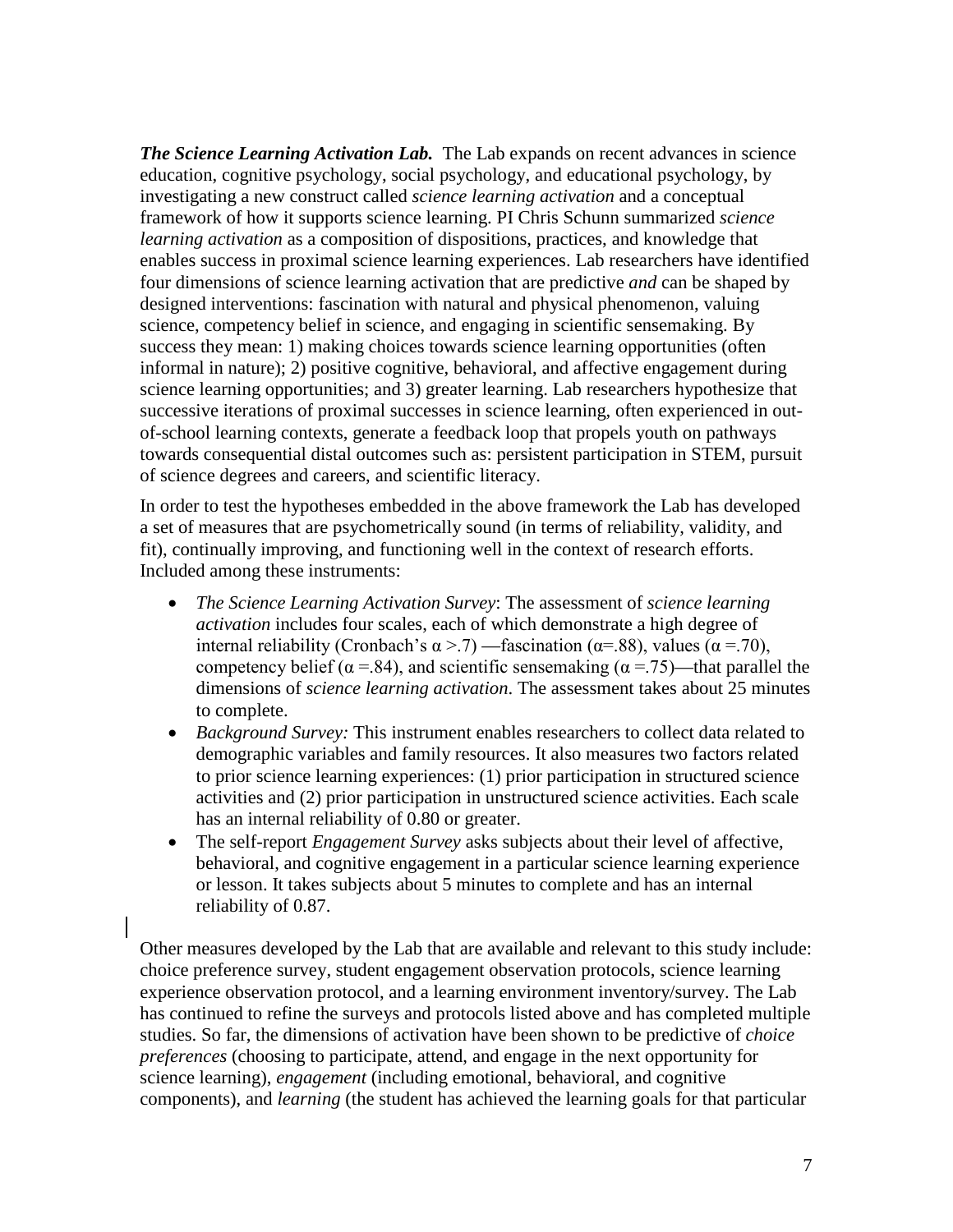science experience). The Lab is now engaged in two NSF-funded projects: *The Activation Approach: A Comprehensive Method and Toolkit for Evaluating the Impact of Science Learning Experiences Across Environments* and *Collaborative Research: Studying the Malleability and Impact of Science Learning Activation.* In addition, Lab researchers are involved in numerous smaller-scale evaluation and design studies that utilize the Lab's framework and measurement instruments and investigate the features of STEM learning experiences that support youth to increase their activation towards STEM learning and experience success in science learning experiences.

*Framework for Observing and Categorizing Instructional Strategies (FOCIS).* Robert Tai, PI at the University of Virginia, described this project, which is surveying students in grades 3 through 12. An examination of curriculum and programs led to the development of FOCIS, which is a learning activity typology. The typology includes seven activities: collaborating, creating/making, caretaking, teaching, performing, discovering, and competing. A core research question is whether youth who have preferences for particular types of learning activities are more likely to select STEM-related career choices than youth who have different preferences (accounting for demographic characteristics).

For example, the project reported that students who prefer to do discovery activities and making activities, but who do not like to be in collaborative activities, are more likely to say they would choose a STEM career. The project reported this was true for students in elementary, middle, and high school. Implications of this finding for program development might be in designing activities that could shift students' attitudes from neutral to positive levels around collaborating, creating/making, caretaking, teaching, performing, discovering, competing, and collaborating.

#### **Practitioners' Voice**

In addition to the research and evaluation projects that participated in the Palo Alto meeting, practitioners from two leading out-of-school time programs provided their perspective on the use of measures.

*Techbridge*. Executive Director Linda Kekelis described Techbridge as a project for girls ages 5-12 that sees program scale up as an opportunity to introduce assessments. The constructs they are currently evaluating are interest in subject matter, career trajectories and persistence (in STEM). An important question the project seeks to answer is, what's predictive? Techbridge has used the Common Instrument, but they wonder whether it is the right approach for learners of different ages. The project values embedded methods of measuring what program participants are learning. An embedded approach has worked better for the project than a separate assessment process because staff and participants sometimes find surveys disruptive. A narrow tool makes sense for practitioners who need actionable program evaluation and improvement information. Techbridge has diverse program components like field trips and professional role models and they would like to see assessments customized to their needs. Language abilities are also important to Techbridge and so far they are not aware of useful instruments that pay attention to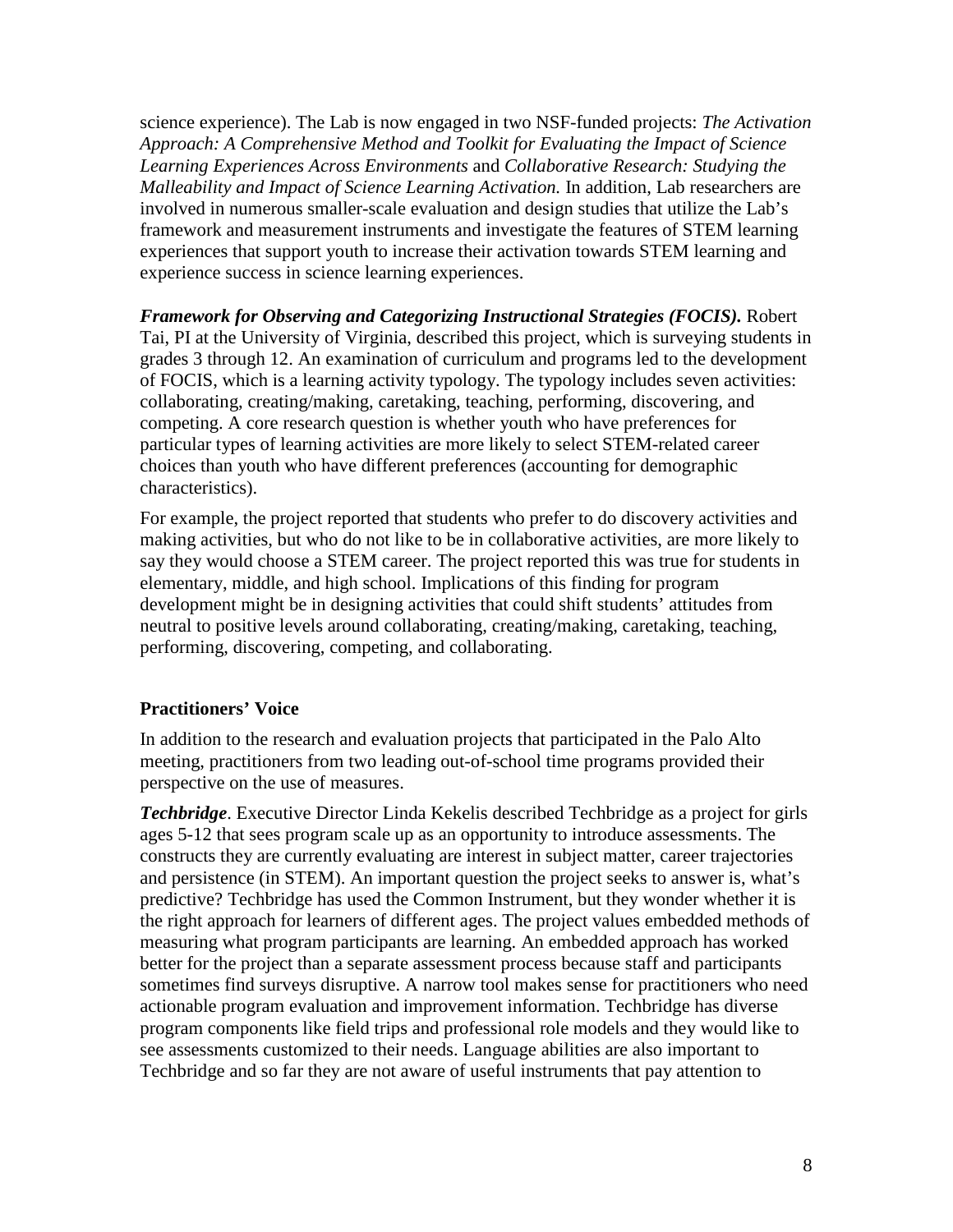language differences. Sharing results with immediate audiences is important and their funders are asking them for long-term impact data.

*4H- Youth Development* Advisor Lynn Schmit-McQuitty characterized the STEM practitioners in 4H programs as needing off-the-shelf, widely applicable, simple evaluation instruments. 4H has found that program staff will begin to develop their own evaluation questions if they see some ready to use examples. They would like access to tools that are easily useable for practitioners in addition to guidance on what to do with findings once they have them. A common tool does not provide context, so they would still have to establish their own framework and specify program outcomes.

The 4H program has also found that there are sometimes disconnects between intent and delivery—a common problem in afterschool STEM programs. At the same time, the program participants often do not see evaluation as critical so staffs are challenged to engage students from the beginning. They share Techbridge's challenge in making room for measurement activities during the course of programming, seeking embedded tools rather than external add-ons.

## **Critical Friends and Funders**

Rounding out the group of researchers, evaluators and practitioners whose work was directly represented at the meeting, a group of "critical friends" with deep experience in ISE research and evaluation were also in attendance; Sue Allen, independent consultant, Leslie Goodyear from the Education Development Center (EDC) and Vera Michalchik from SRI International. Ann Bowers and Ron Ottinger from the Noyce Foundation, and Janet Coffey from the Gordon and Betty Moore Foundation were also in attendance, and Carol Tang from Bechtel and Ellen McCallie from NSF joined part of the meeting remotely. These critical friends were supportive of the goals of the meeting and throughout the process, while also voicing some skepticism about the need and purpose for common measures. Among the related issues that they and the funders noted were:

*Value, concerns, and possibilities for collaboration, variation, and commonality* 

- The objectives and approaches taken by the represented projects vary but there is overlap in constructs and items among these and with other projects not present. How can we continue to collaborate and develop measures while being attentive to each other's instruments in the process? Waiting until the development is complete is probably waiting too long. Explicating what the different models are to the field would be a good idea sooner than later.
- How can we build structures and ground rules for sharing instruments such as, "If I use your instrument, I'll give you my data so that you can continue to validate and develop." We could also create a document about what is harder or easier about developing, using, and interpreting the instruments we are developing. (See the end of this document for resulting matrix.)
- What are the pros and cons of the field going towards a more common vs. a more diverse set of measurements? Would common measures in and of themselves be an inherently positive development for the ISE field? Are there other disciplines that have done this before from which we can draw lessons?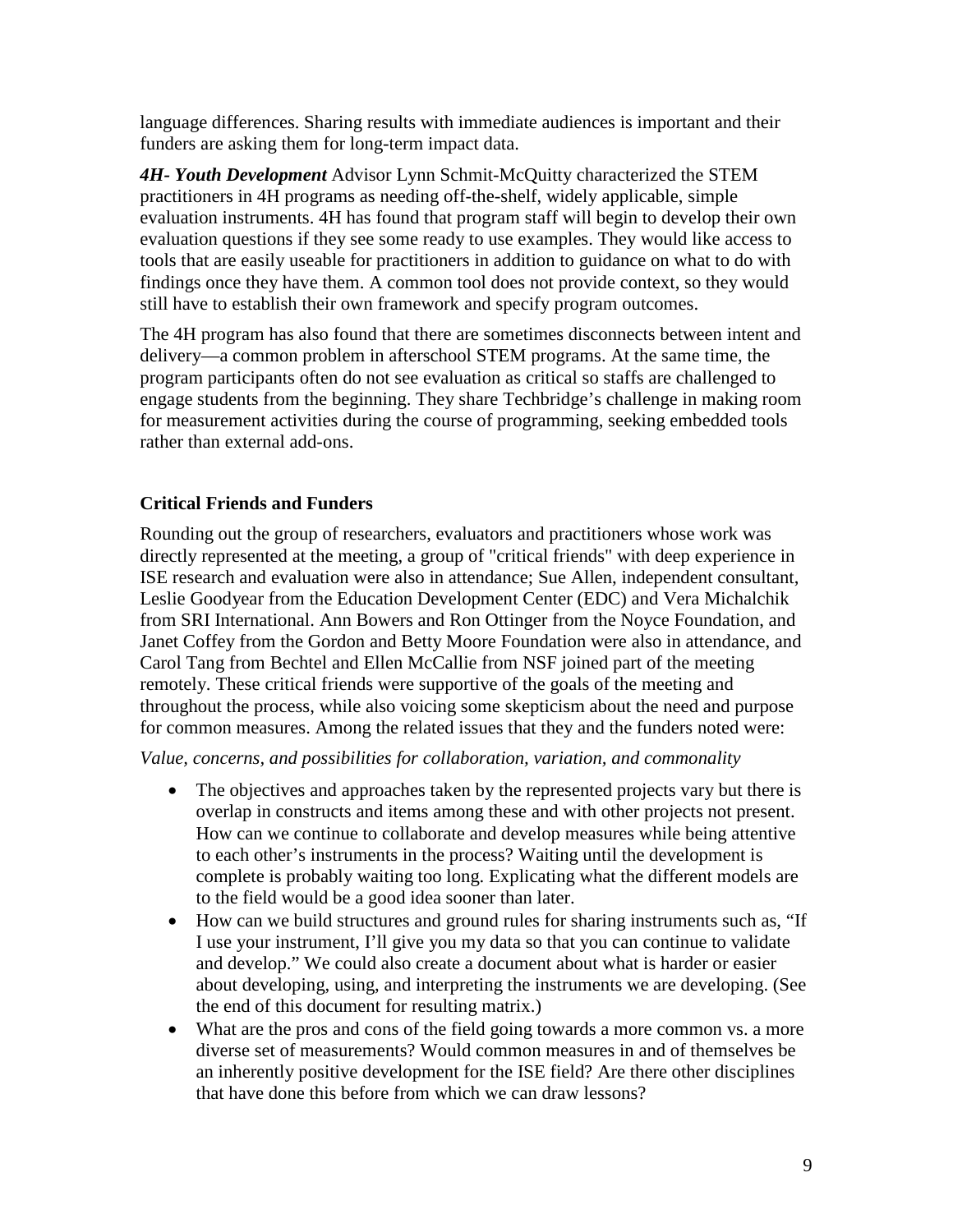- Perhaps it is best to retain a diversity of approaches to ISE evaluation and research at this stage and not converge on things too quickly. At the moment there is a need for robust studies that are convincing. The educational ecosystem writ large has not yet fully embraced informal, and we cannot expect schools to stand up for us given their own challenges.
- We should do more with what is already known: steps could include figuring out what constitutes legitimacy for the policy audiences we are trying to reach and think about how to talk to them. We should move forward on several fronts concurrently.
- Six CEOs of large youth-serving organizations are discussing collaborating around afterschool STEM and assessment is part of that discussion. The Mott state afterschool network and the Coalition for Science After School are major efforts that are about to sunset. There is some urgency in our conversations at this meeting because these programs have been experimenting and will need easy-to use instruments soon. Which items will get traction? Which assessments?

## *Technical issues and field-testing*

- Benchmarking would make the measures more useful. Getting them into circulation now, even if they were not totally right, is a good way to get started. This worked well in for the TIMMS and PISA processes.
- Validity is not a one step process—it is an ongoing search that is never complete. It is also a multi-faceted construct that ultimately includes face validity in the eyes of the community.
- What are the fewest items and/or constructs that one can use and still get the findings that are important? Should there ultimately be many instruments that one pulls from to make a composite, customized approach?
- Some of the assessments that are usable will go viral which is great, but there might be some unintended side effects of that, e.g. providing easy access to items could lead to making them *the* de facto evaluation.
- We need to be attentive to the difference between evaluation and assessment. We do not want to send the message that anyone can do evaluation if they have the right tool? Practitioners need to use instruments responsibly. There is a tension in evaluation between expertise and broad participation.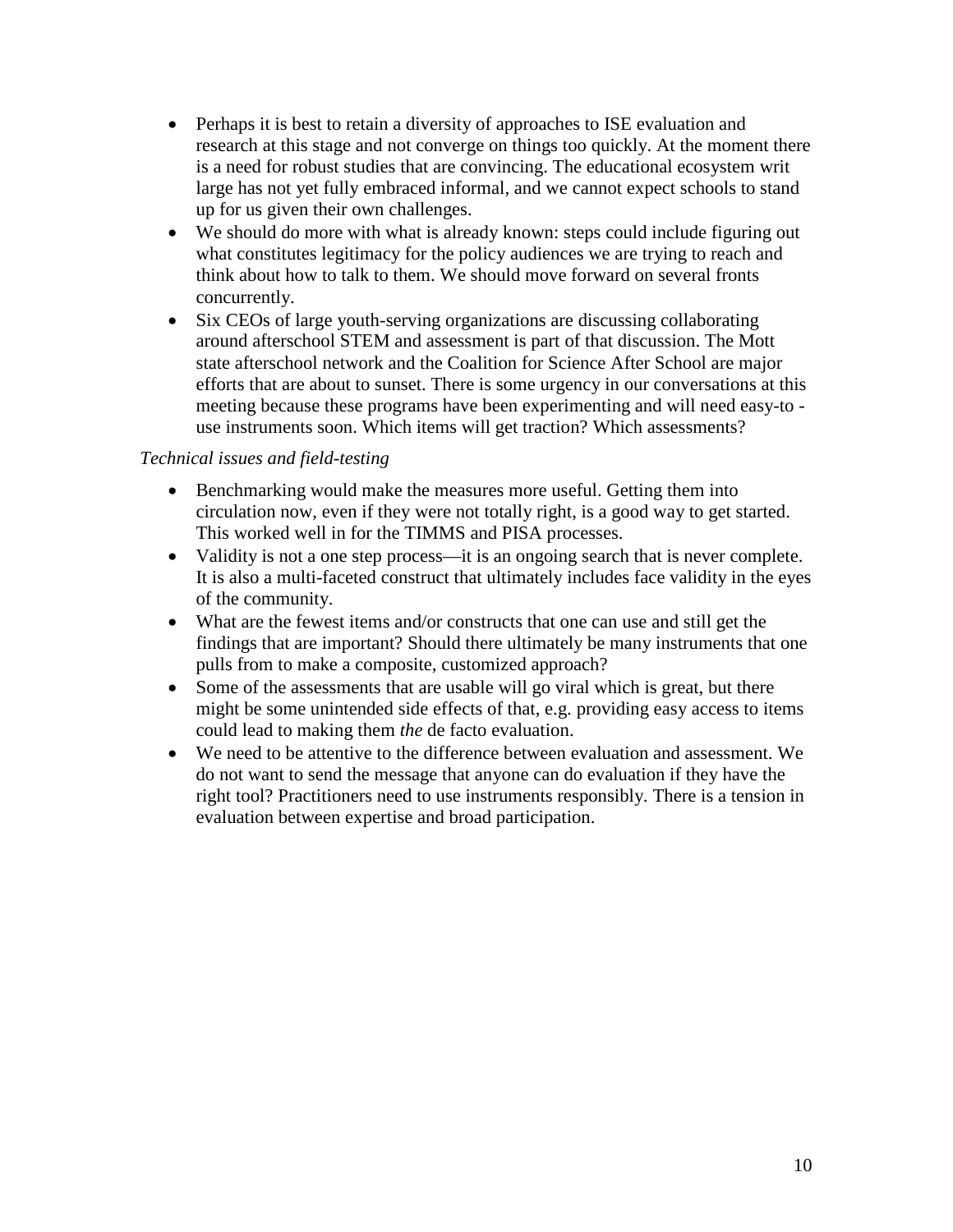## **Synthesis**

We turn now to a brief synthesis of the convening across the different presentations. We begin with the description of an emerging typology for describing and comparing instruments. We then enumerate a list of take-aways and remaining questions.

#### **Emerging measurement typology**

As the meeting participants listened to and discussed the presentations, they began to define a set of dimensions along which to describe the different instruments.

Substance of measures:

- Domain (mathematics, technology, sub-fields of science)
- Constructs measured (interest, motivation, etc.)

Utility of measures:

- Purpose (formative, program evaluation, etc.)
- Settings (museum, school, etc.)
- Unit of analysis
- Age range
- Practicality of usage/intended method
- Connection to design of learning environment
- Use history and benchmark data
- Illustrative findings (what kinds of questions the instrument has been used to answer)

Quality of measures:

- Reliability
- Validity (recognizing that validity has a number of different forms)

This typology served as the foundation of the attached matrix.

#### **Key takeaways and remaining questions**

- 1. Researchers explicitly doing assessment development led the six projects represented at this event. Developing assessments is a complex, messy, and occasionally painful process. Research progresses through peer review, debate, and argument. Much of the meeting consisted of presentations on the results of assessments with critical questions about alternative analyses and feedback challenging interpretations. This is a natural, healthy process essential to ensuring rigor. Even if there is ultimately no convergence or collaboration across measures, it is critical that there is sustained and critical dialog about the measures.
- 2. Among the projects in attendance, there was a consensus that the areas that the ISE field believes it most directly impacts *can* be assessed. This is an important, positive foundation on which to build future work. There was also a perceived urgency to continue the work: there is an ongoing concern that if we are not able to converge on measurements internally, they will be defined externally.
- 3. There was an interesting set of debates at the convening about how to define constructs like interest theoretically, but also practically in terms of the questions one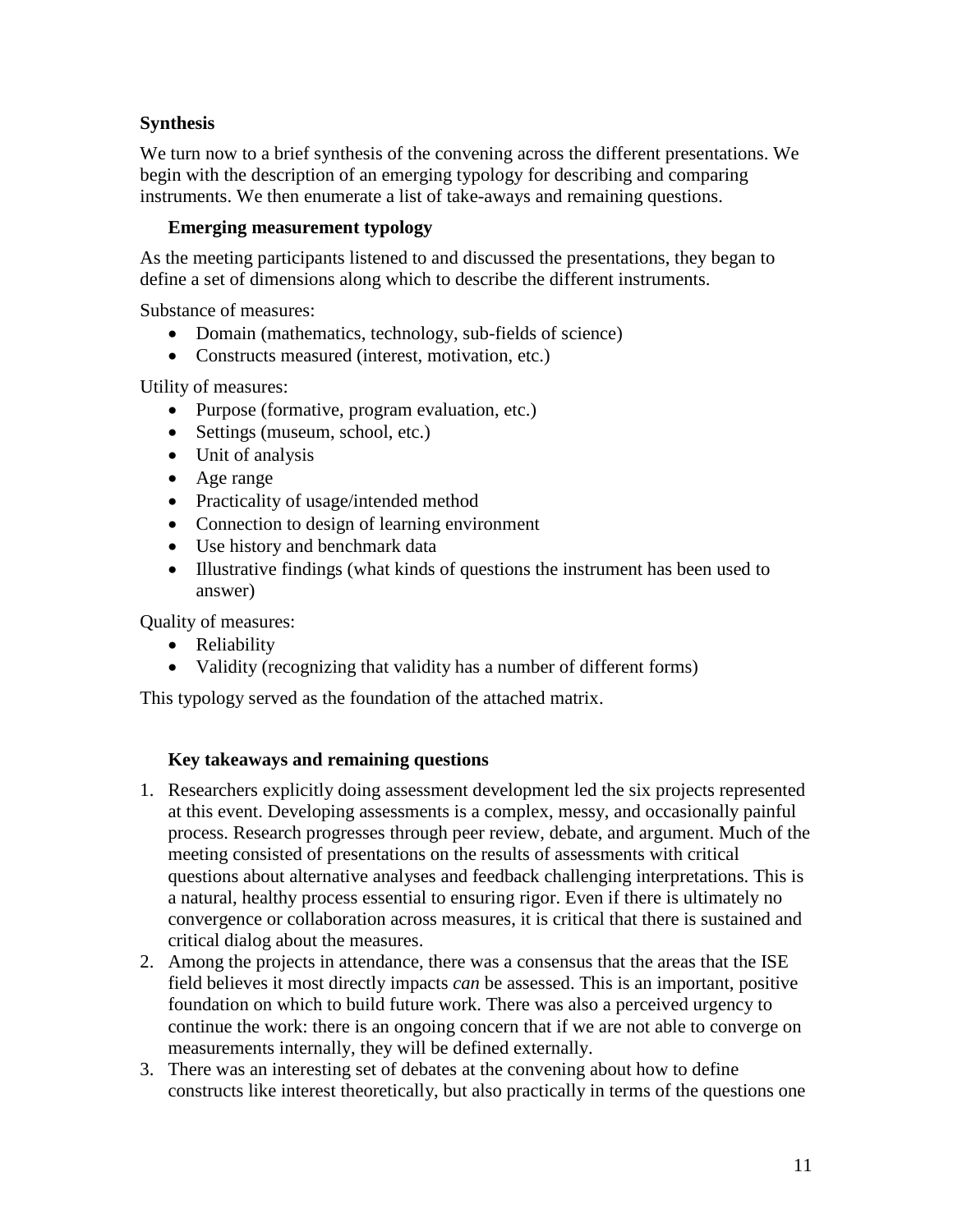might put on the survey. The discussion served as a reminder that we need to be very specific about how we operationalize constructs and items; it requires us to get beyond loose definitions. The specificity has implications for practice as well. Practitioners need survey items that are sufficiently precise to guide their practice.

- 4. A similar issue relates to the development cycle. The convening participants encountered productive tensions between iterating through multiple versions of instruments to make them more precise and getting measurements into practice. Some measurements may be more appropriate for large-scale efforts because they are easy and short. Yet such instruments might involve trade offs in terms of theoretical depth, context, and precision of learning theory. Probably a range of assessments is needed to serve different purposes.
- 5. Important data is longitudinal, which requires repeated assessment with an instrument appropriate to such use. Some projects are doing this in the simplest form of pre-post around an activity; others are structured for following individuals over a number of years.
- 6. Assessments need to be done in the context of an experience. Accordingly, validity arguments are context bound: one cannot assume an assessment with strong psychometric properties in one setting has similarly strong technical properties in a different setting.
- 7. Related to the above, assessments are not just capturing out-of-school time experiences, and learning is not just about one experience. This implies the goal of understanding learning across settings and life-wide learning approaches.
- 8. The community of people doing assessment in informal science education is coming together. As an interdisciplinary community, we should leverage diverse expertise and figure out who has what skills, which instruments rest on which assumptions and connect to which parts of the literature. We need to learn how to work together, share knowledge, and help each other tinker with and further develop our items, instruments, and study designs.
- 9. It is important for purposes of rigor to empirically test the assumptions we are working from. Here our collaboration can be powerful, because many versions of instruments have to be tested with lots of populations. It is an important part of validity. We need to understand how different groups respond to the same instrument.
- 10. What would other practitioners or policymakers think if they parachuted into this convening? There is a lot of content to be communicated: assessment development, administration, and analysis. How do we convey insights from this convening to people who need the information? How might communication be tailored to people who work in practice or policy?

#### **Post-meeting follow-up discussions**

In the months following the meeting, organizers held three follow-up phone calls on the most pressing issues that emerged: validity, measurement, and the question of what the field will use. The *validity* group discussed the need to figure out a mechanism for sharing valid data and how such a mechanism might be funded, as well as specific validation issues in ISE. They also identified the need for instruments that were particularly useful with regard to validity. The call ended with the plan to create a table of the attending projects that would indicate where they currently were with regard to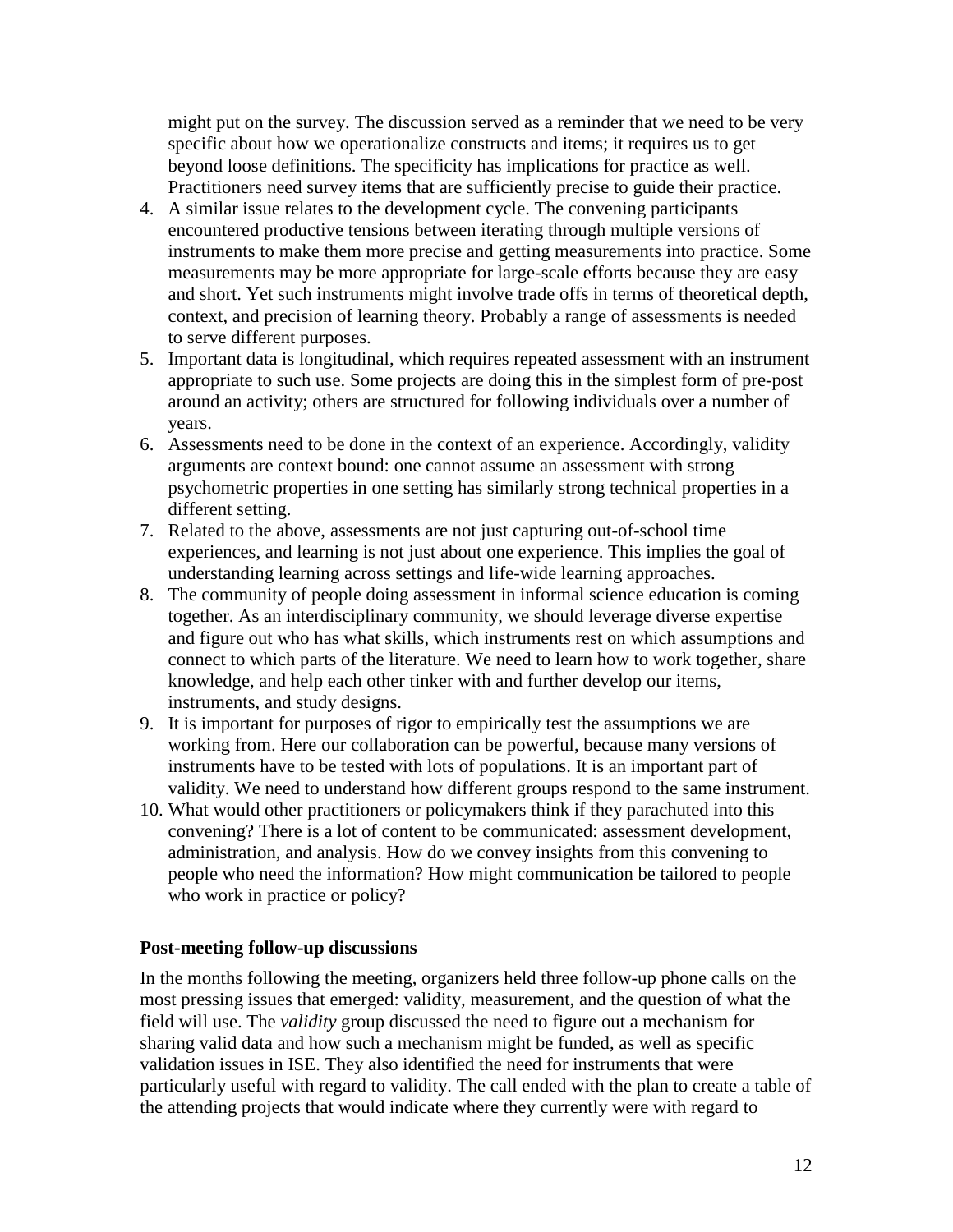validity and identified a few problems in the realm of validity for assessing informal learning outcomes in the future.

The measurement group discussion revisited the idea that the projects that met in Palo Alto were interested in reviewing the assessments being created, and to potentially make some recommendations on how to move the effort to create measurements forward in an intentional way. There were a variety of issues of interest around measurement for those on the call—such as the need for more psychometric investigations, what different measurement ideas mean, and connecting specific items in measurements back to theory—but the question was raised that if a group of learning researchers were to make recommendations about measurement, to whom would they direct those recommendations?

This idea was explored further in the final follow up call, which was framed around the question: What will the field use? A series of recommendations were laid out: for each of the projects to post their instruments on the ATIS site and to have this group characterize the instruments and potentially provide more details about them, and come up with a set of criteria—which could be organized in the form of a decision tree, an online guide, or an actual person providing technical assistance—to help practitioners decide which instrument is best for their work. There was recognition that any of these approaches would require substantial investment from a new funding stream.

*This material is based upon work supported by the National Science Foundation under Grant Number 1212803. Any opinions, findings, and conclusions or recommendations expressed in this material are those of the author(s) and do not necessarily reflect the views of the National Science Foundation.*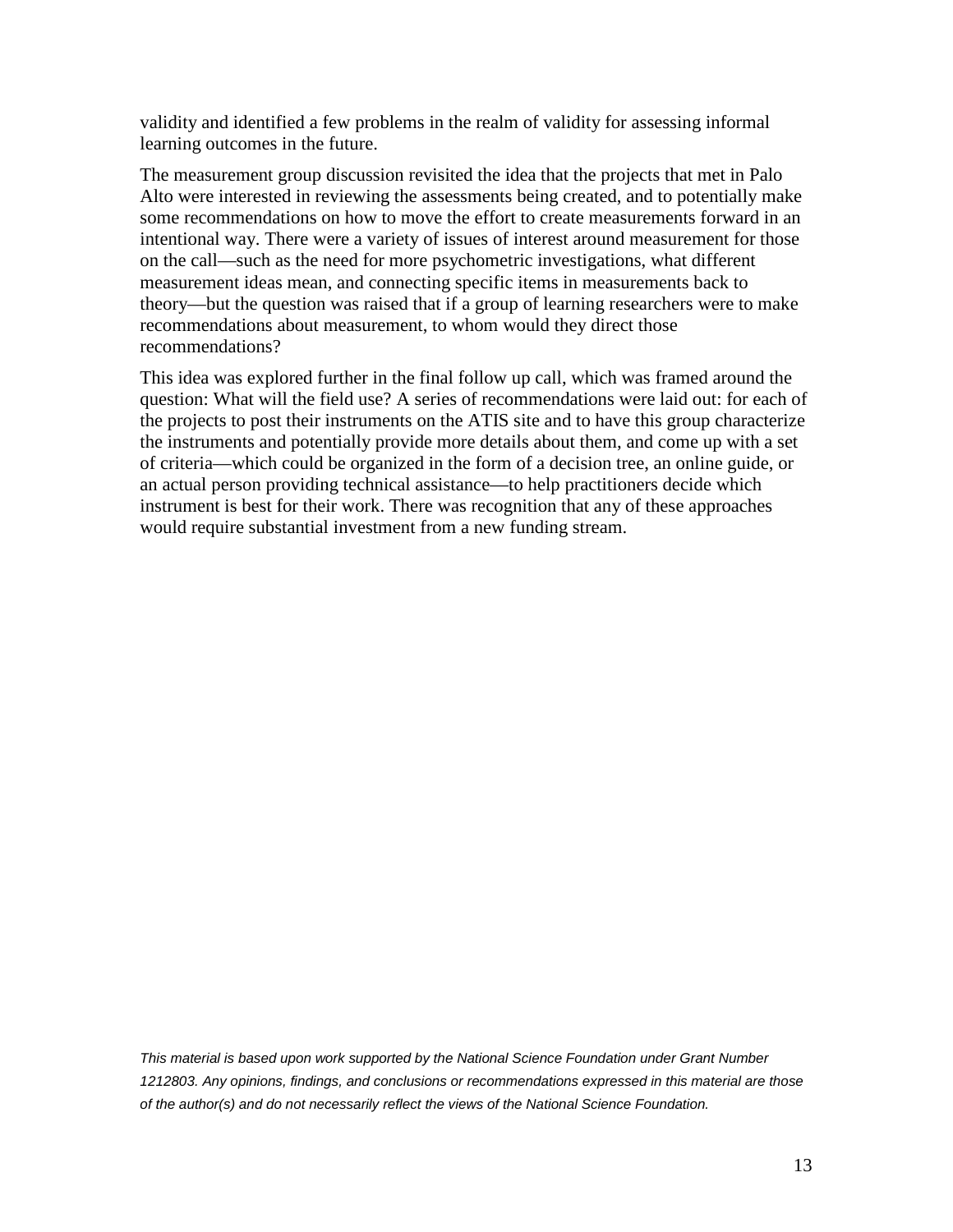#### **CHARCTERISTICS OF SELECTED INSTRUMENTS FOR ASSESING LEARNING IN INFORMAL SETTINGS**

|                                                                                                              |                                                      |                                                                                                                |                                                                                                                                                                                                              |                                                                                                                                                                             | SETTINGS (e.g.<br>school, science                                                                                                       |                                                                                                                                                       | USAGE (e.g.<br>number of<br>items, time to                                                                                                               |                |
|--------------------------------------------------------------------------------------------------------------|------------------------------------------------------|----------------------------------------------------------------------------------------------------------------|--------------------------------------------------------------------------------------------------------------------------------------------------------------------------------------------------------------|-----------------------------------------------------------------------------------------------------------------------------------------------------------------------------|-----------------------------------------------------------------------------------------------------------------------------------------|-------------------------------------------------------------------------------------------------------------------------------------------------------|----------------------------------------------------------------------------------------------------------------------------------------------------------|----------------|
| <b>INSTRUMENT</b>                                                                                            | <b>CONTACT</b>                                       | <b>PURPOSE</b>                                                                                                 | <b>DOMAIN</b>                                                                                                                                                                                                | <b>CONSTRUCTS</b>                                                                                                                                                           | center)                                                                                                                                 | <b>AGE RANGE</b>                                                                                                                                      | administer)                                                                                                                                              | <b>FUNDING</b> |
| "The Common<br>Instrument"                                                                                   | Gil Noam<br>Gil Noam@hms.<br>harvard.edu             | Designed to<br>measure students<br>interest and<br>engagement<br>toward STEM                                   | 5 different versions -<br>science, technology,<br>math, retrospective                                                                                                                                        | Interest, Engagement                                                                                                                                                        | primarily after school<br>programs; being<br>adapted for use in<br>citizen science                                                      | 4th grade also<br>adapting adult<br>version                                                                                                           | 10 question<br>survey                                                                                                                                    | Noyce          |
| Dimensions of<br><b>Success</b>                                                                              | Gil Noam<br>Gil Noam@hms.<br>harvard.edu             | Observation tool                                                                                               | Features of the<br>learning environment,<br>activity engagement,<br>STEM knowledge and<br>practices, youth<br>development in STEM                                                                            | interest, engagement<br>(motivational<br>dimension tied to<br>interest)                                                                                                     | summer youth<br>program was pilot                                                                                                       |                                                                                                                                                       | Observation                                                                                                                                              | Noyce          |
| <b>Developing Interest</b><br>in Science                                                                     | <b>Brigid Barron</b><br>Barronbj@stanfo<br>rd.edu    | Interests as<br>catalysts (choice<br>of classes) and<br>emergent<br>outcomes (e.g.,<br>growth of<br>expertise) | Focus on science and<br>technology; Uses<br>Renninger's scheme<br>across time and<br>environments:<br>community, school,<br>home                                                                             | Ecological framework<br>- interest,<br>opportunity,<br>engagement that<br>develops expertise                                                                                | Online - across<br>home, school,<br>community (Vital<br>Signs - Cit Sci invasive<br>species monitoring<br>project in Maine)             |                                                                                                                                                       | Mixed - qual,<br>quan - survey and<br>observation -<br>uses some<br>measure from<br>Activation lab                                                       | <b>NSF</b>     |
| <b>DEVISE</b> (Developing<br><b>Validating and</b><br>Implementing<br><b>Situated</b><br><b>Evaluations)</b> | <b>Tina Philips</b><br>Tina.phillips@cor<br>nell.edu | Improve<br>evaluation quality<br>and capacity<br>across the field of<br>Citizen Science                        | 6 different domains<br>focused on science and<br>the environment:<br>Interest, efficacy,<br>motivation, knowledge<br>of the nature of<br>science, skills of<br>science inquiry, and<br>behavior/ stewardship | Interest in science<br>and the environment;<br>efficacy; motivation;<br>knowledge of the<br>nature of science;<br>skills of science<br>inquiry; behavior and<br>stewardship | Intended for citizen<br>science projects, but<br>many instruments<br>can be customized<br>for other informal<br>science<br>environments | Intended for<br>adults, but<br>some scales will<br>be adapted for<br>vouth audience<br>age 10-17<br>(Interest,<br>efficacy,<br>motivation,<br>skills) | Varies across<br>scales, but most<br>are between 8<br>and 24 items and<br>take less than 10<br>minutes to<br>administer, either<br>on paper or<br>online | NSF and Noyce  |